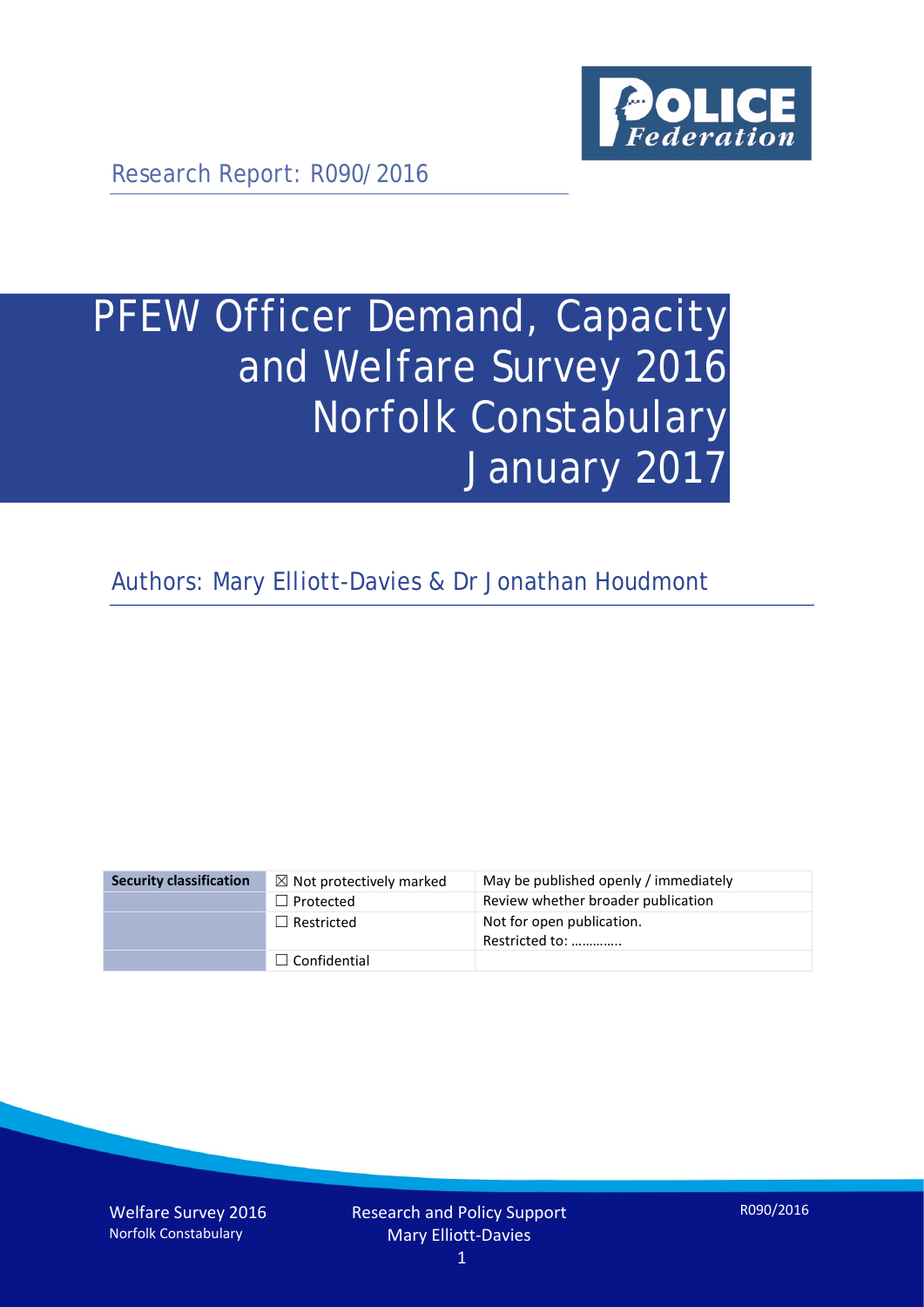# **1. FOREWORD**

#### **INTRODUCTION**

In recent times policing in England and Wales has experienced unprecedented budgetary cuts amount[i](#page-15-0)ng to an 18% real-term reduction since 2010.<sup>1</sup> The impact on police officer numbers has been considerable, with a 14% fall in officer numbers over a seven year period from a high of 143,734 in 2009<sup>[ii](#page-15-1)</sup> to 124,066 in March 2016.<sup>[iii](#page-15-2)</sup> Evidence from a focus group study conducted by the PFEW<sup>[iv](#page-15-3)</sup> highlighted that these reduction's may be having a negative effect on officers individual wellbeing. It was within this context that the 2016 PFEW Officer Demand, Capacity, and Welfare Survey took place.

This report provides a summary of responses to key questions from the 2016 PFEW Officer Demand, Capacity, and Welfare Survey from respondents in **Norfolk Constabulary**.

Where appropriate, details of average responses for the police service as a whole are also presented. However, differences between the national and local responses have not been tested statistically and therefore any differences reported are for guidance only and must be treated with caution.

Force rankings have not been included due to the vast range of response rates across forces (2.1% - 34.2%), making comparisons inappropriate without the application of inferential statistics to address the extreme variations in sample sizes (range: 34 -3909). In addition, forces with less than 100 respondents were not provided with a force level report as their sample size was too small to be representative of the force as a whole and may have enabled identification of individuals based on their demographics.

Please be aware that the total number of responses for each item may vary slightly as not all items were answered by all respondents, and all percentages are rounded to the nearest whole number. In addition, the actual differences between any and all groups may be quite small and these details should be considered when interpreting the data.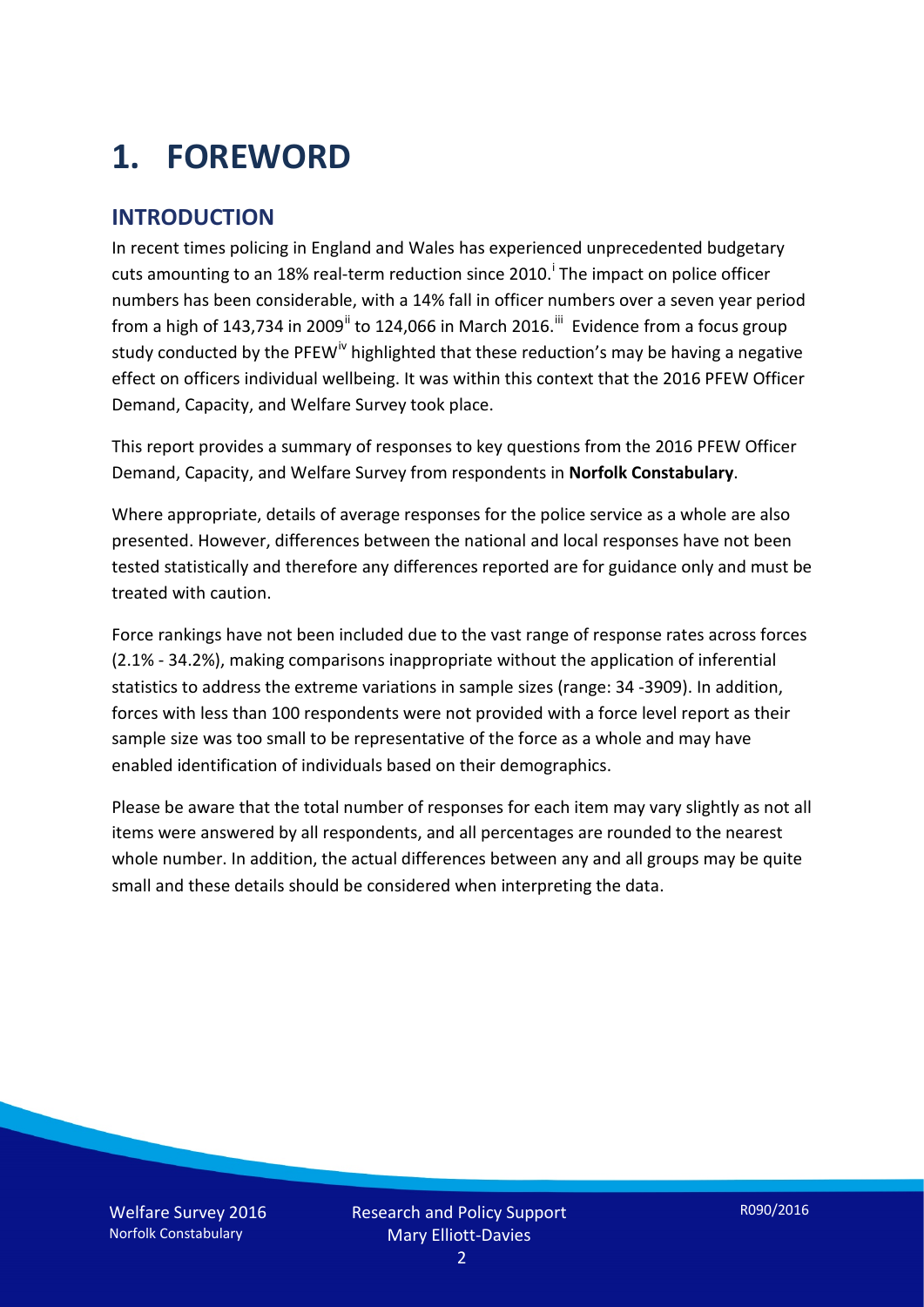#### **RESPONSE RATES AND DEMOGRAPHICS**

Survey responses were gathered over a four-week period in February 2016. All officers of the federated ranks in England and Wales were eligible to participate. Analyses were conducted on a sample of 16,841 responses drawn from all 43 forces across England and Wales.  $^1$  $^1$  The national response rate for the 2016 survey was 14%.

361 responses were received from Norfolk Constabulary, representing a response rate of around [2](#page-2-1)4%.<sup>2</sup> The margin of error for this report has been calculated using the size of the sample and the population. At a 95% confidence level, this force report has a 5% margin of error. If the margin of error is less than 5%, it can be considered to be within the normal bounds of academic rigor.<sup>[3](#page-2-2)</sup> If this threshold has not been met, the results from this report must be interpreted with caution.

Overall 1% of respondents (*N*=237) to the survey declined to state which force they belonged to. These responses have been included within the national data but are excluded from force-level analyses.

74% of responses from Norfolk Constabulary were received from male officers and 26% of responses were from female officers. In regards to rank, 74% of respondents from Norfolk Constabulary were Constables, 19% were Sergeants and 7% were Inspectors or Chief Inspectors. 2% of responses from Norfolk Constabulary were received from Black and Minority Ethnic (BME) officers.

-

<span id="page-2-0"></span> $1$  Data were removed where the respondent indicated they were not currently a police officer or they gave implausible answers – for full exclusion criteria, please see Houdmont & Elliott-Davies (2016).<br><sup>2</sup> Based on March 2016 Home Office figures of officer headcount.

<span id="page-2-1"></span>

<span id="page-2-2"></span> $3$  The generally accepted academic standards is a 95% confidence level with a 5% (or less) margin of error.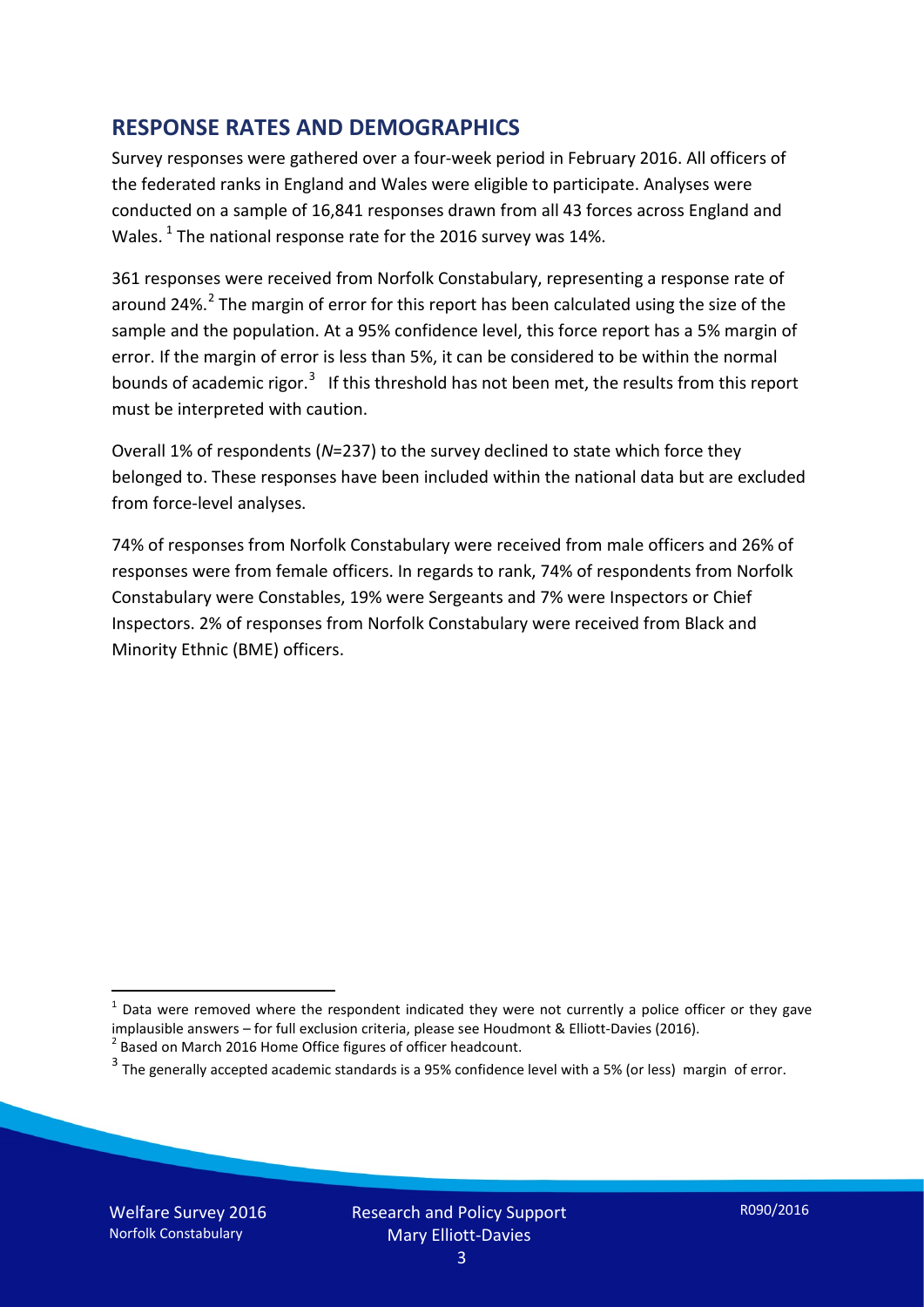# **2. DEMAND**

## **2.1. WORKLOAD**

69% of respondents from Norfolk Constabulary told us that their workload is currently too high. This was higher than the proportion of national respondents who reported their workload was too high (66%).

### **2.2. HSE MANAGEMENT STANDARDS**

The UK Health and Safety Executive published the Management Standards Indicator Tool (MSIT) to assist organisations in the assessment of workers exposure to dimensions of the psychosocial work en[v](#page-15-4)ironment that, if not properly managed, can lead to harm to health.<sup>v</sup> The 25-item version of the MSIT<sup>[vi](#page-15-5)</sup> contains four items that measure job demands.

29% of respondents from Norfolk Constabulary told us that they often or always have unachievable deadlines, and 48% that they have to neglect some tasks because they have too much to do. Findings for the MSIT job demand items for Norfolk Constabulary are presented in Figure 1 below.



#### *Figure 1. Norfolk Constabulary: HSE MSIT Job Demands*

Welfare Survey 2016 Norfolk Constabulary

Research and Policy Support Mary Elliott-Davies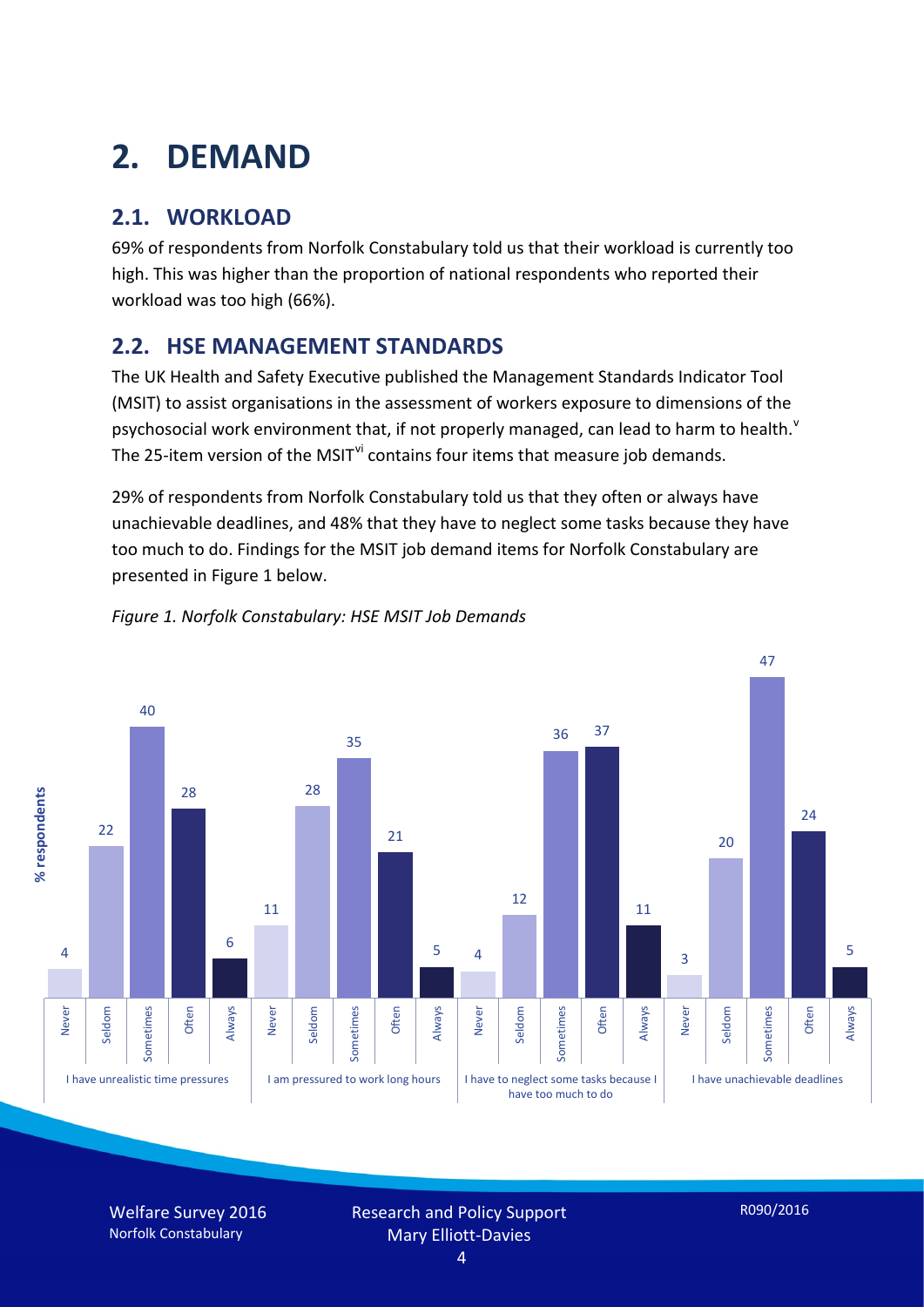#### **2.3. AMOUNT AND PACE OF WORK**

A set of statements were developed for the current study to assess aspects of job demands in regards to the amount and pace of work. Findings for Norfolk Constabulary are presented in Figure 2.





69% of respondents from Norfolk Constabulary *disagreed* or *strongly disagreed* that they were able to meet all of the conflicting demands on their time and 88% of respondents from Norfolk Constabulary *disagreed* or *strongly disagreed* that there are enough officers to manage all the demands made on their team/unit.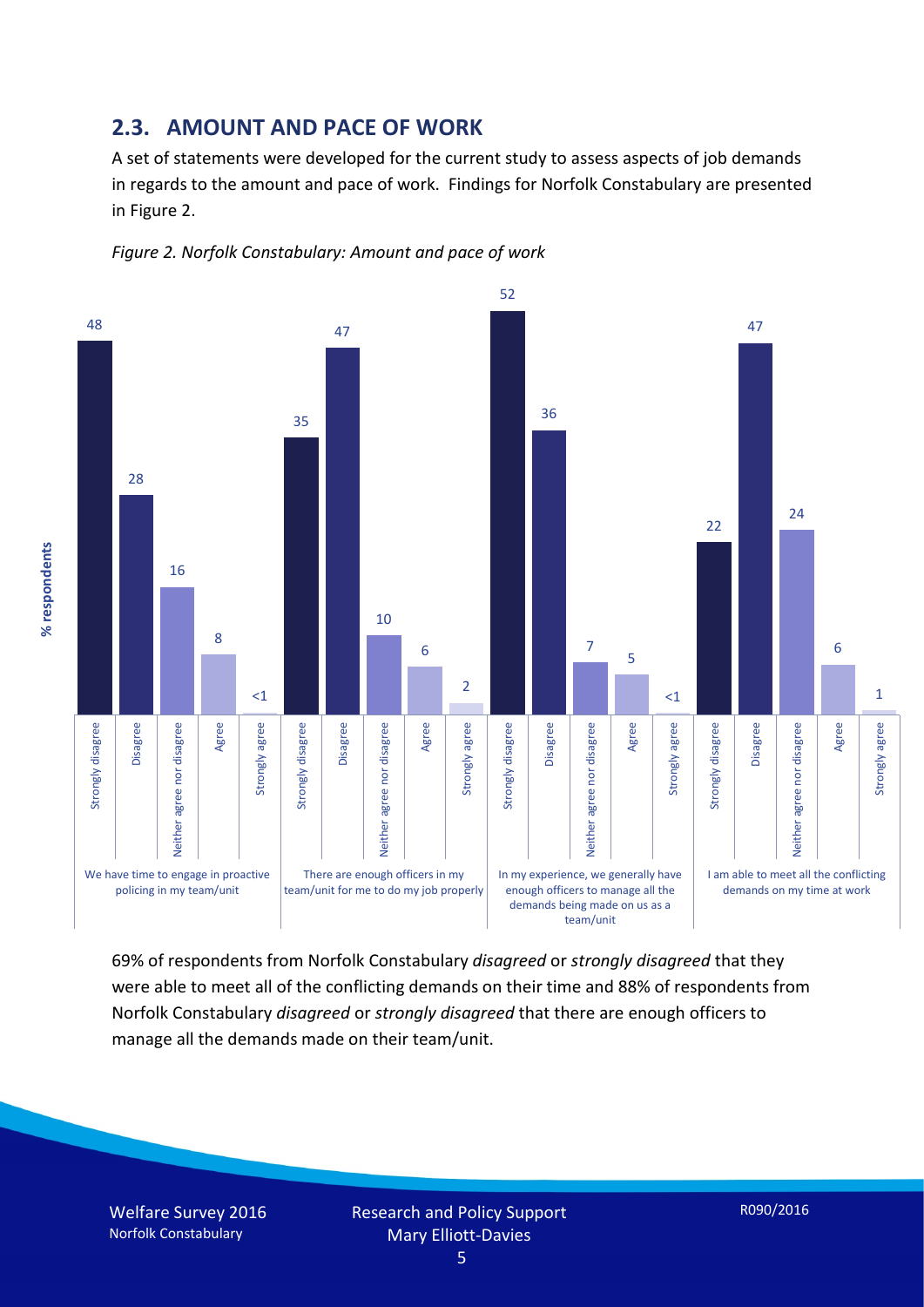# **3. CAPACITY**

#### **3.1. MINIMUM OFFICER STAFFING**

We asked respondents whether or not their team or unit has a minimum officer staffing level and 78% of respondents from Norfolk Constabulary indicated that their team or unit had a minimum officer staffing level. Among respondents whose team or unit had a minimum officer staffing level, 13% indicated that this level was achieved *never* or *rarely*.

#### **3.2. OFFICER STAFFING ARRANGEMENTS**

Respondents were asked whether they had been told how officer staffing levels in their team/unit were determined and whether they felt it was effective. 68% of respondents from Norfolk Constabulary indicated that they had not been told how officer staffing levels are determined, whilst 75% *disagreed* or *strongly disagreed* that the way officer staffing levels are determined seems to be effective. An additional set of statements were developed for this survey to assess aspects of capacity to meet job demands. Results for Norfolk Constabulary are below.





Welfare Survey 2016 Norfolk Constabulary

Research and Policy Support Mary Elliott-Davies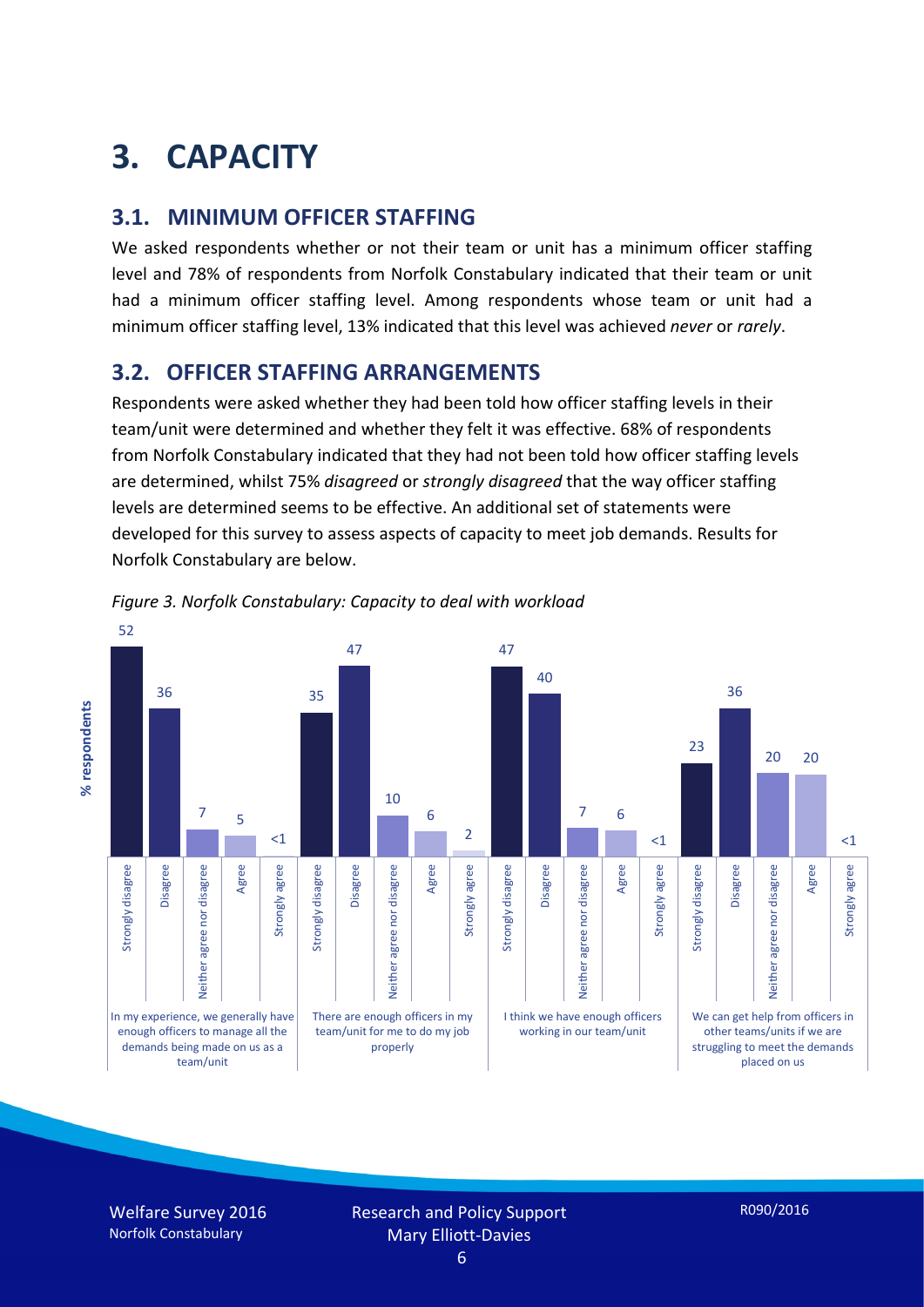## **4. WORK PATTERNS**

#### **4.1. SHIFTS**

Respondents were invited to indicate which of broad shift patterns they typically worked (indicated in Figure 4) and, to the nearest hour, how long their shifts are supposed to last.

1% of respondents from Norfolk Constabulary reported their formal shift duration was more than the 8-10 hours advised by the Health and Safety Executive<sup>[vii](#page-15-6)</sup> and the Police Negotiating Board. Vill

#### *Figure 4. Norfolk Constabulary: Shift rotation*



#### **4.2. SINGLE CREWING**

Among respondents from Norfolk Constabulary, for whom this item was applicable (*N*=*321*), 80% reported being single crewed either *often* or *always* over the previous 12 month period, this can be compared with 73% of respondents from the national sample.

#### **4.3. BREAKS, REST DAYS AND ANNUAL LEAVE**

64% of respondents from Norfolk Constabulary were *never* or *rarely* able to take their full rest break entitlement, and 78% reported having had two or more rest days cancelled in the previous 12 month period.

37% of respondents from Norfolk Constabulary told us that they have not been able to take their full annual leave entitlement in the previous 12 month period.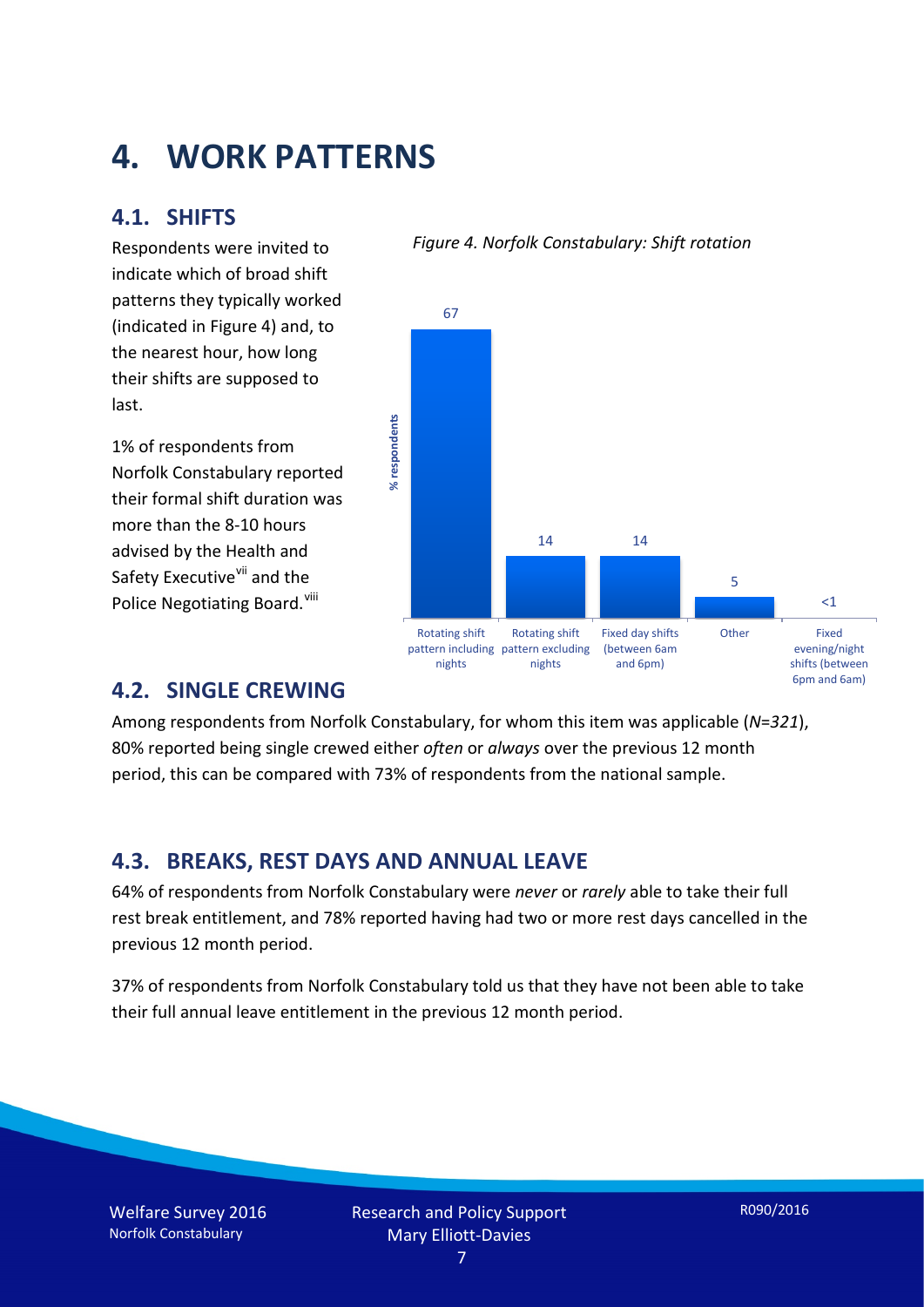# **5. MENTAL HEALTH AND WELLBEING**

### **5.1. SINGLE ITEM INDICATOR**

A top-level broad overview of mental wellbeing was established using an item that asked respondents to indicate whether they had experienced feelings of stress, low mood, anxiety, or other difficulties with their health and wellbeing over the last 12 months.

81% of respondents from Norfolk Constabulary indicated that they had experienced feelings of stress, low mood, anxiety, or other difficulties with their health and wellbeing over the last 12 months. 91% also indicated that these feelings were caused, or made worse by work.

#### **5.2. MENTAL WELLBEING**

Mental wellbeing can be broadly conceptualized as having two dimensions. The first concerns positive affect (i.e. pleasurable aspects of wellbeing such as feelings of optimism, cheerfulness, and relaxation). The second concerns psychological functioning (i.e. such as clear thinking, self-acceptance, personal development, competence, and autonomy).

To investigate mental wellbeing in more detail the two-dimensional structure of mental wellbeing described above was assessed using the short Warwick-Edinburgh Mental Wellbeing Scale.<sup>[ix](#page-15-8)</sup> The use of this scale, which has been widely used in a number of settings, helps us to measure the incidence of wellbeing in the police in a reliable way, allowing credible comparisons. The scale asks individuals to rate their experience during the last two weeks for seven positively framed statements.

Findings for the items for the short Warwick-Edinburgh Mental Wellbeing Scale for Norfolk Constabulary are presented in Figure 5 alongside those for the general public.

#### **5.3. HELP SEEKING**

A question was applied to identify those who had ever **sought help** for feelings of stress, low mood, anxiety, or any other difficulties with mental health and wellbeing. Examples of sources of help were provided including GP, occupational health department, psychologist, therapist, and counsellor.

42% of Norfolk Constabulary respondents had previously sought help for feelings of stress, low mood, anxiety or other difficulties with their mental health and wellbeing, of which 49% had done so within the last 12 months.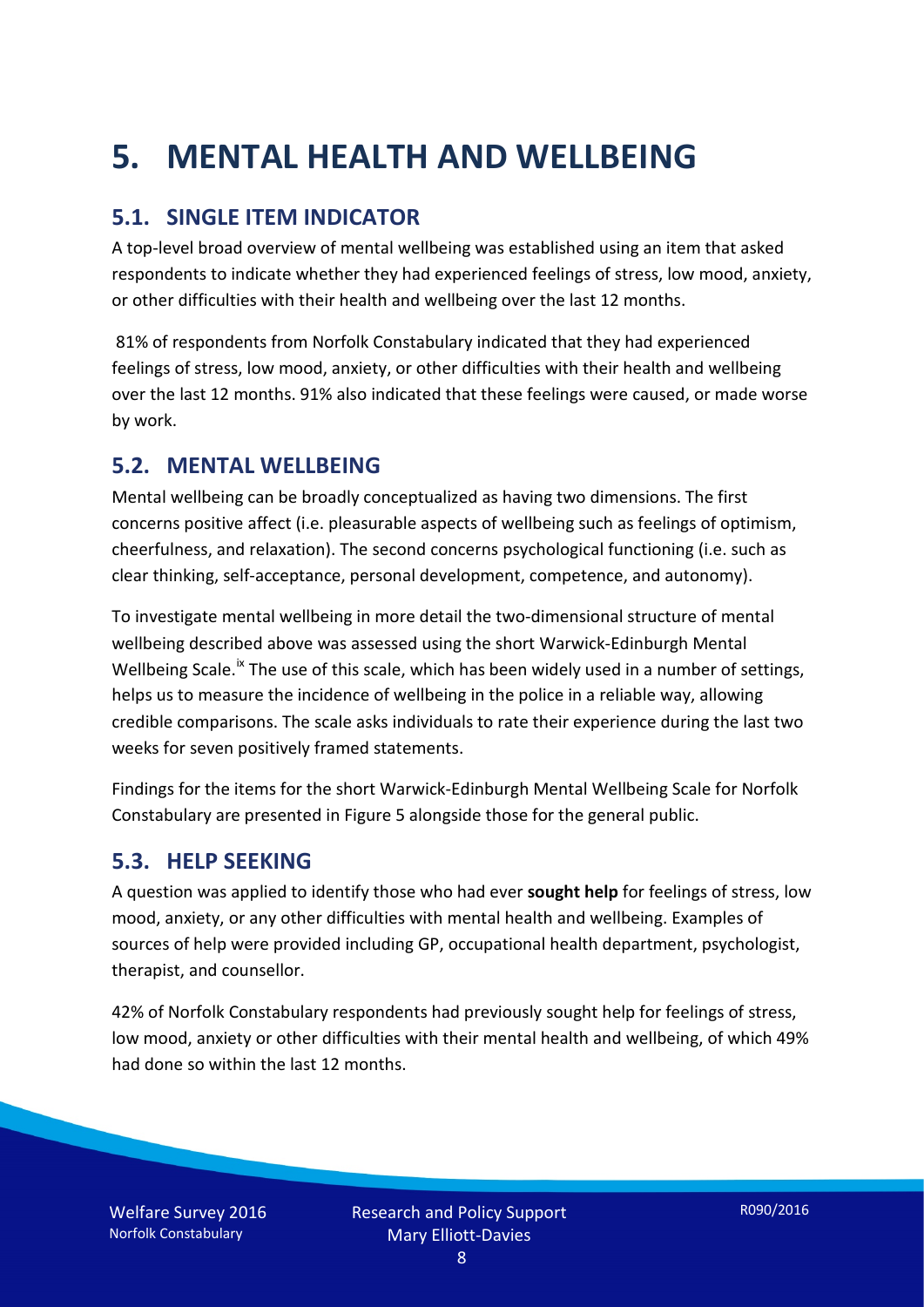



General Population: North West [England] Mental Wellbeing Survey (2012-23)

Local Response: PFEW Welfare Survey (2016)

#### **5.4. STRESS**

Work related stress was measured using a single-item measure. 40% of respondents from Norfolk Constabulary presented with a non-diagnostic case of work-related stress.<sup>[x](#page-15-9)</sup> Stress outside of work was assessed using an adaptation of the work-related stress measure. 5% of respondents from Norfolk Constabulary presented with a non-diagnostic case of stress outside of work.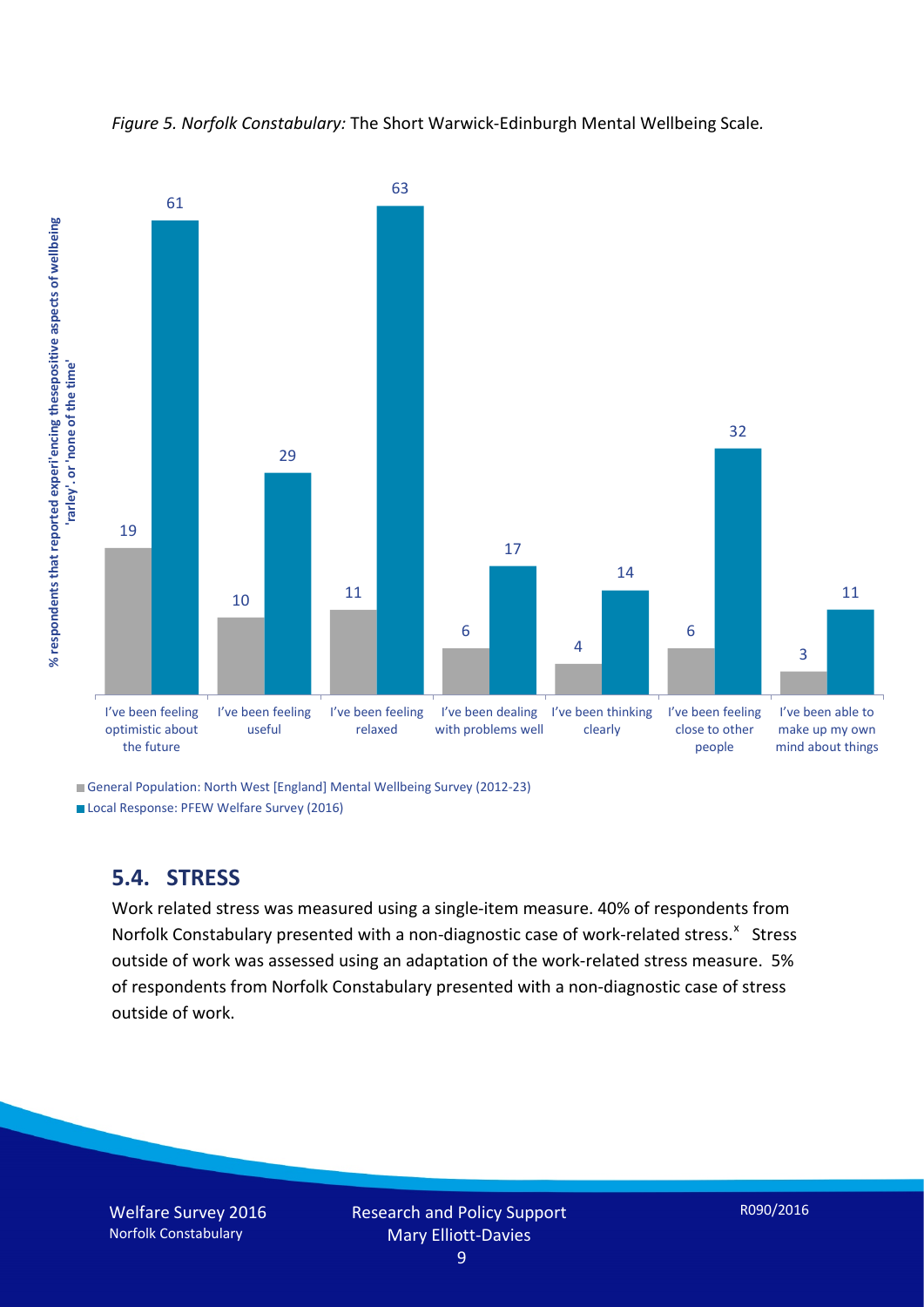# **6. ORGANISATIONAL SUPPORT: MENTAL HEALTH & WELLBEING**

Participants who indicated that they had sought help for difficulties with mental health and wellbeing were presented with additional questions concerning disclosure to a line manager.

#### **6.1. DISCLOSURE**

62% of respondents reported that they had disclosed seeking mental health and wellbeing support to their line managers.

#### **6.2. REASONS FOR NON-DISCLOSURE**

Respondents who did not disclose that they were seeking mental health and wellbeing support were asked to indicate why. Findings are presented in Figure 6 below. Respondents were able to cite as many reasons as applicable.

#### *Figure 6. Norfolk Constabulary: Reasons for non-disclosure*



Reasons for non-disclosure

#### **D**Other

- I didn't want to be treated differently (in a negative way)
- I It wasn't affecting my work so I didn't feeli like I needed to
- I thought it would negatively affect my opportunities for promotion and/or specialisation
- I was worried that my other colleagues would find out

Welfare Survey 2016 Norfolk Constabulary

#### Research and Policy Support Mary Elliott-Davies 10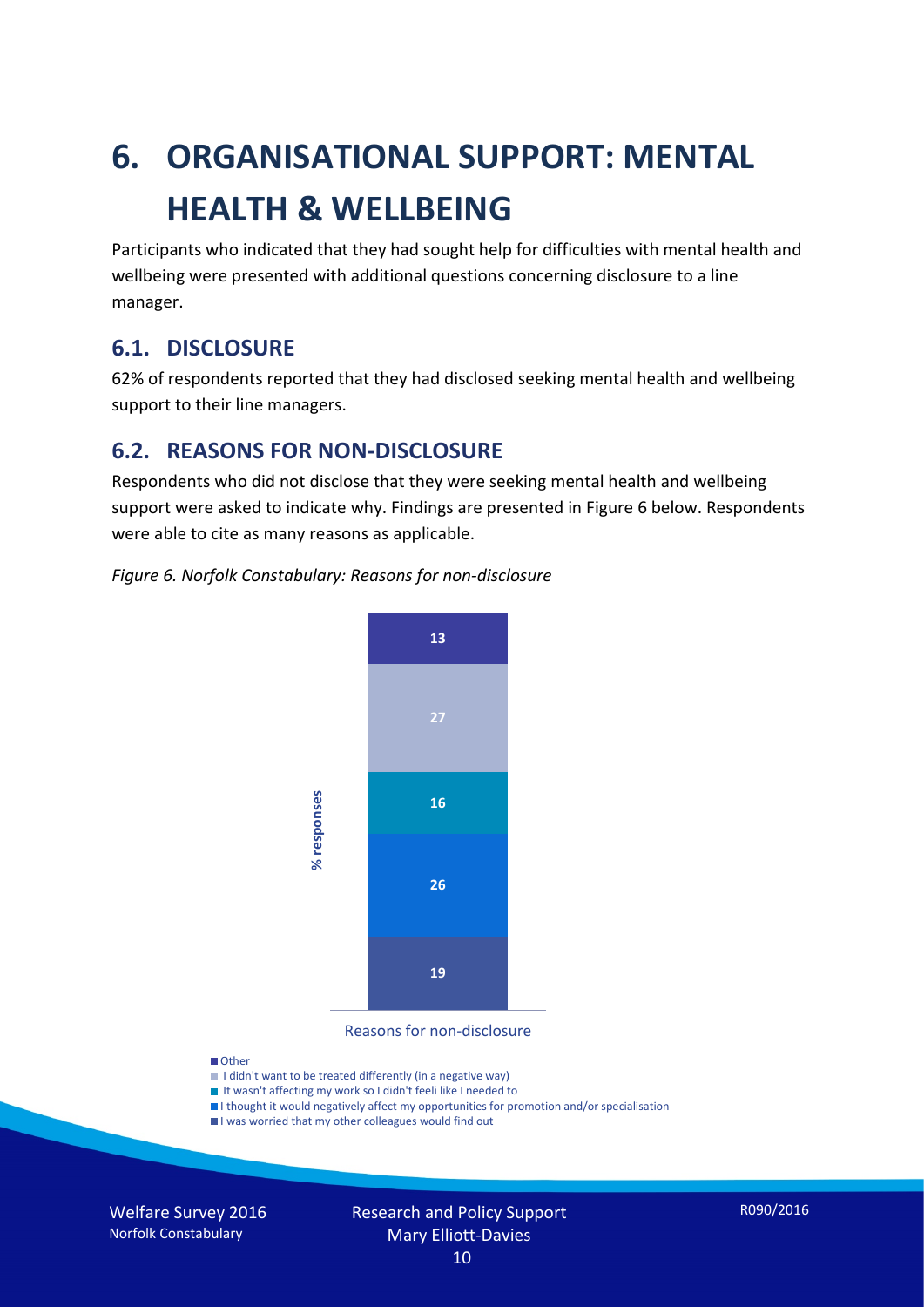#### **6.3. LOCAL ATTITUDES TO MENTAL HEALTH AND WELLBEING**

All respondents were asked about the attitude of the police service towards mental health and wellbeing. Nationally, these were found to be fairly negative. Figure 7 below shows the perception reported by respondents from Norfolk Constabulary.



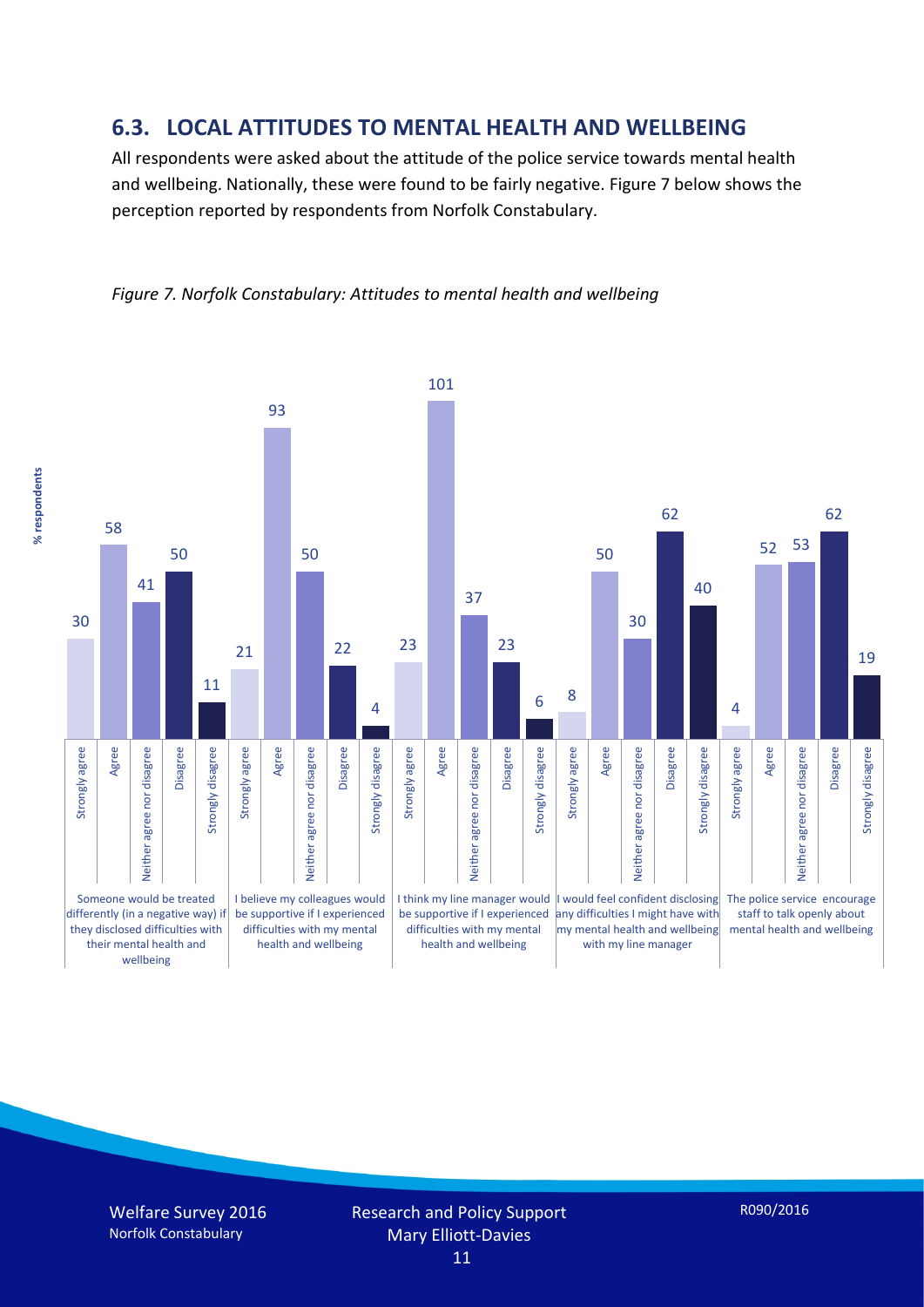# **7. ABSENCE BEHAVIOUR**

## **7.1. ABSENCE**

62% of respondents from Norfolk Constabulary reported one or more days of sickness absence and 21% of respondents indicated that at least one day of their sickness absence was attributable to stress, depression, or anxiety.

## **7.2. PRESENTEEISM AND LEAVEISM**

Presenteeism is the act of attending work while ill. This has been shown to be associated with subsequent health decline, particularly in relation to burnout, $x_i$  and can to lead to elevated absenteeism.<sup>[xii](#page-16-1)</sup> Moreover, evidence suggests that presenteeism can compound the effects of the initial illness and negatively influence job satisfaction, resulting in negative job attitudes and withdrawal from work.<sup>[xiii](#page-16-2)</sup>

Leaveism is a recently coined term to describe hidden sickness absence and work undertaken during rest periods including using allocated time off such as annual leave entitlements to take time off when they are in fact unwell. Findings for Norfolk Constabulary are presented in Figure 8 below.



#### *Figure 8. Norfolk Constabulary: Absence behaviours*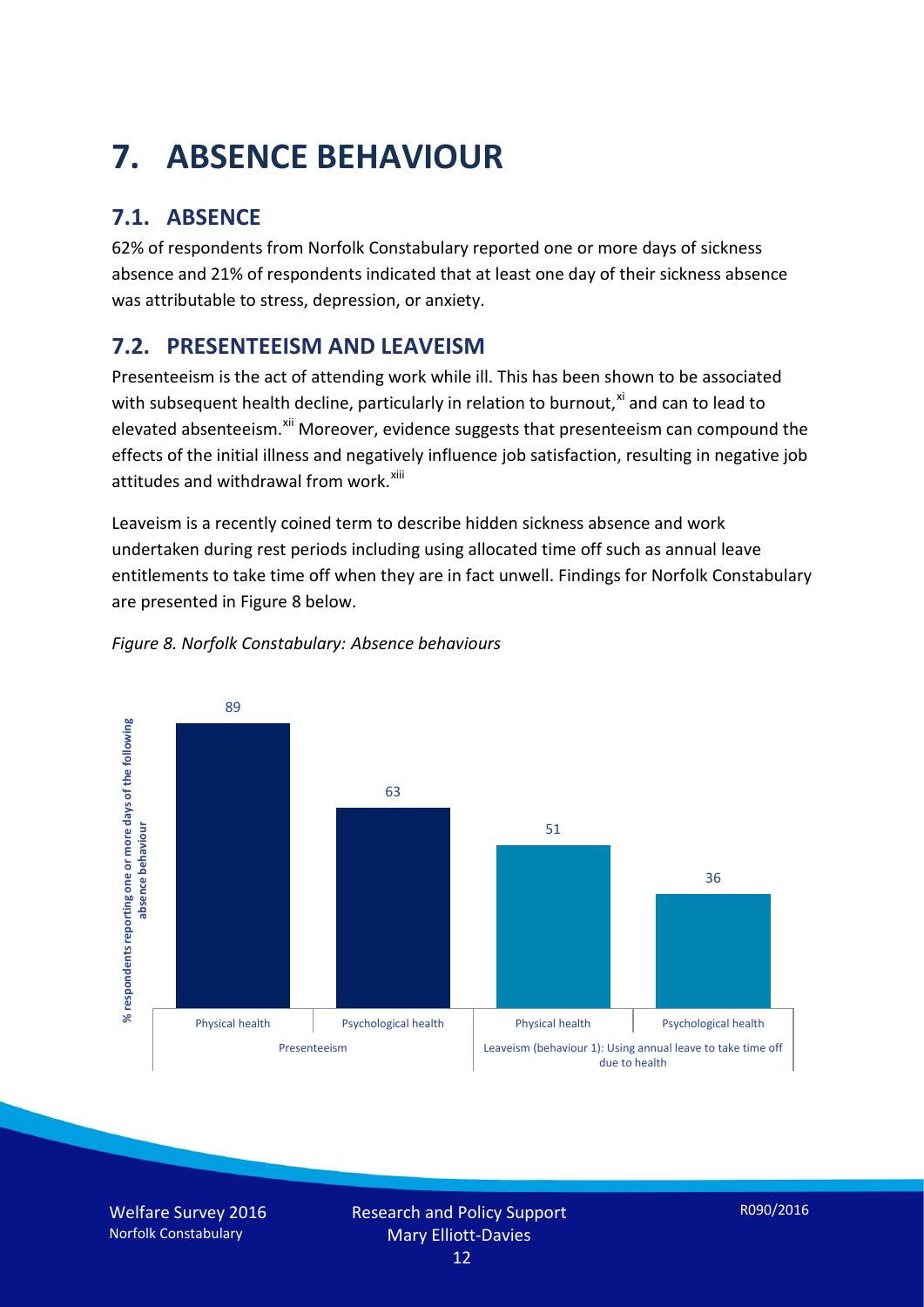# **8. ACCIDENTS, VIOLENCE AND INJURIES**

## **8.1. VIOLENCE**

Verbal and physical violence was assessed using four questions regarding how often officers received verbal insults, verbal threats, unarmed physical attacks, and attacks with a weapon from members of the public over the previous 12 months. Findings are presented in Figure 9 below.

*Figure 9. Norfolk Constabulary: Frequency of verbal and physical violence from members of the public*

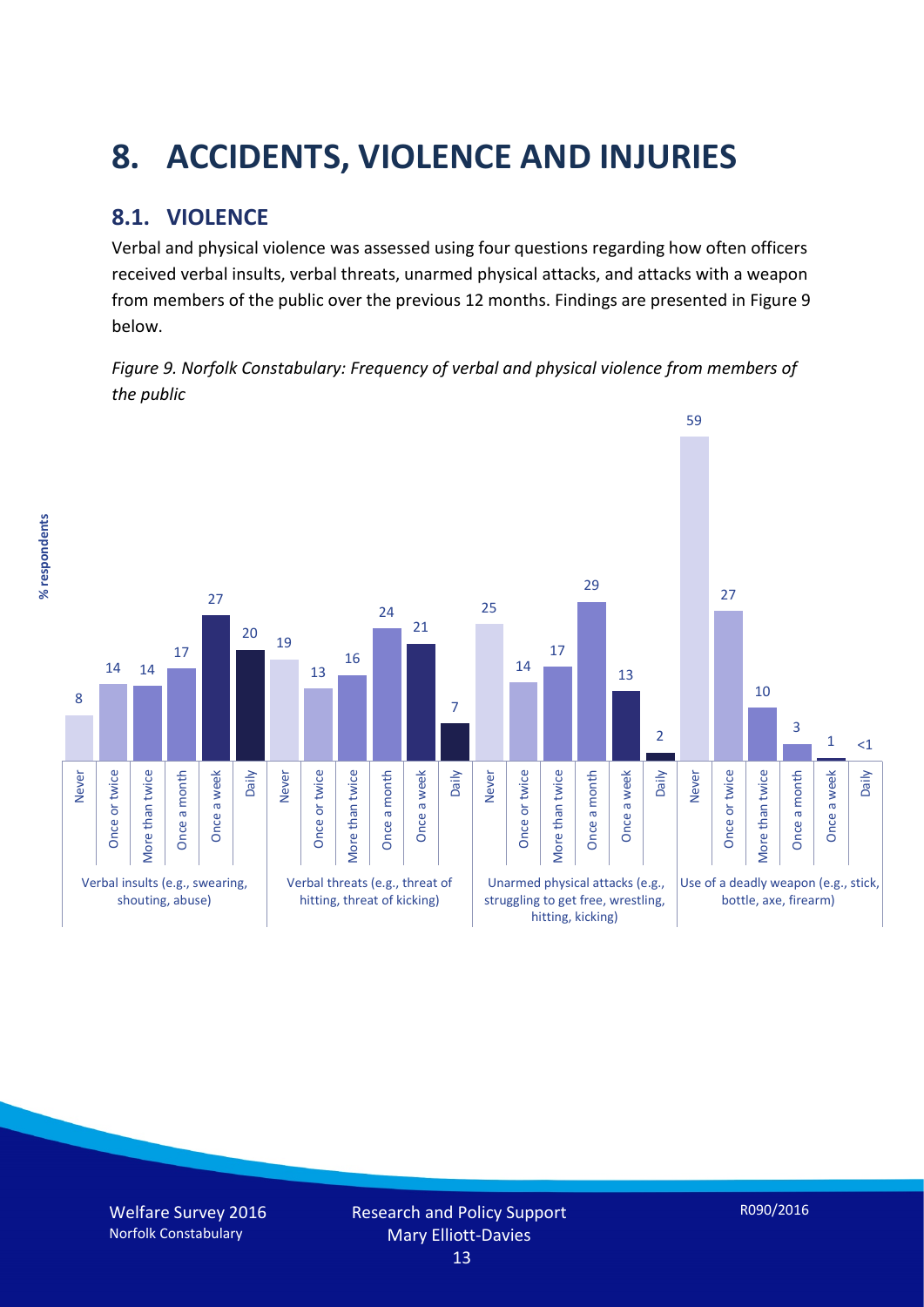#### **8.2. INJURIES DUE TO ACCIDENTS AND VIOLENCE**

20% of Norfolk Constabulary respondents reported that they had suffered one or more injuries that required medical attention as a result of **work-related violence** in the last year – losing more than 115 days in sickness absence. Whilst 29% of Norfolk Constabulary respondents also reported that they had suffered one or more injuries that required medical attention as a result of **work-related accidents** in the last year – losing more than 283 days in sickness absence.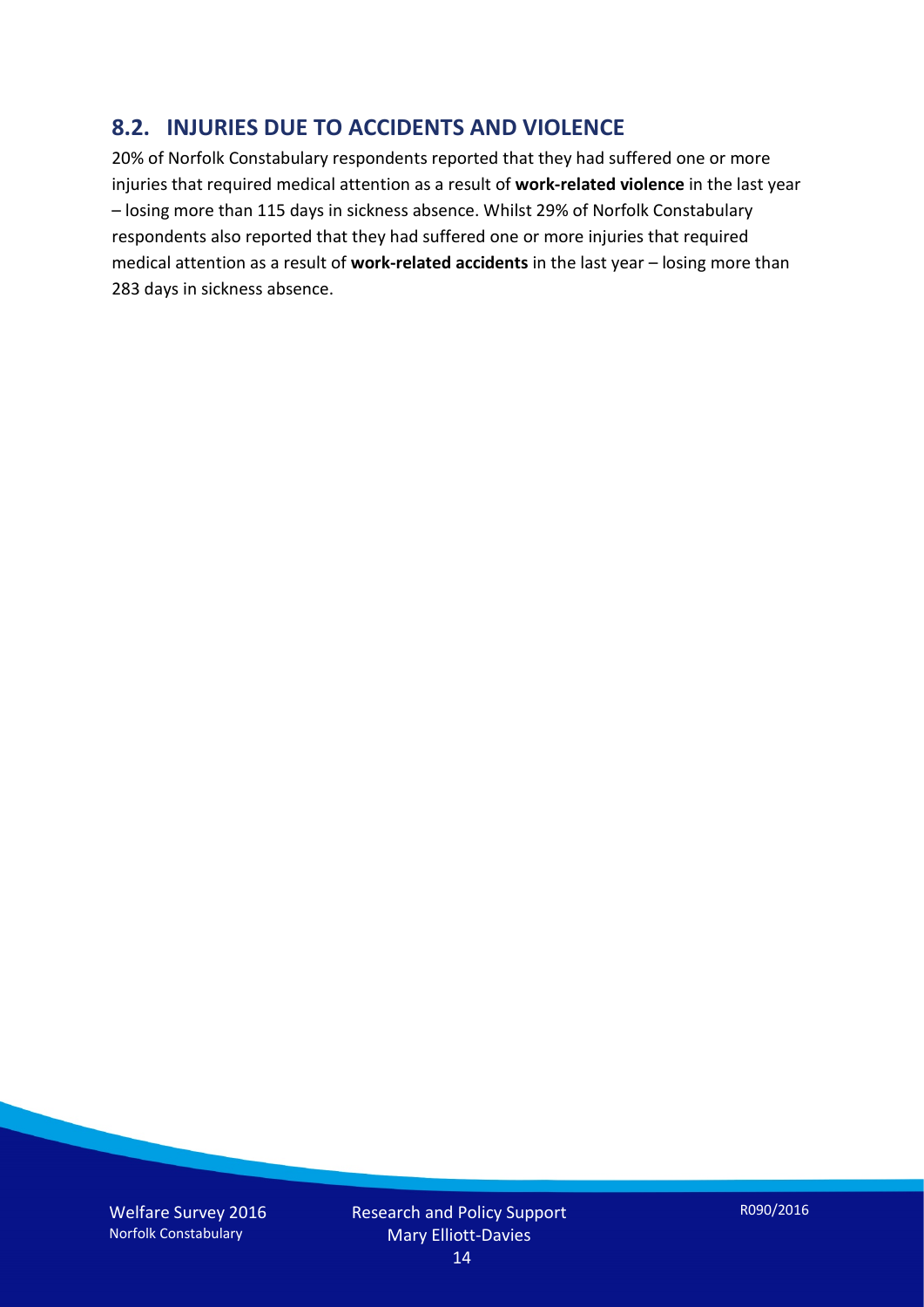## **9. Notes for JBBs**

Additional findings from the 2016 welfare survey are available on request from the Research and Policy department.

The findings of the survey can also be broken down in more detail in terms of different demographic groups, such as rank, role or length of service. However please be aware that we can only go into a certain level of detail with this demographic data in order to preserve respondents' confidentiality.

JBBs wishing to obtain further information can contact Mary Elliott-Davies [\(mary.elliott](mailto:mary.elliott-davies@polfed.org)[davies@polfed.org\)](mailto:mary.elliott-davies@polfed.org) to discuss their requirements. The Research and Policy Department only has one member of staff responsible for these data requests therefore please bear this in mind when contacting the team.

All other interested parties should speak to their local JBB in the first instance.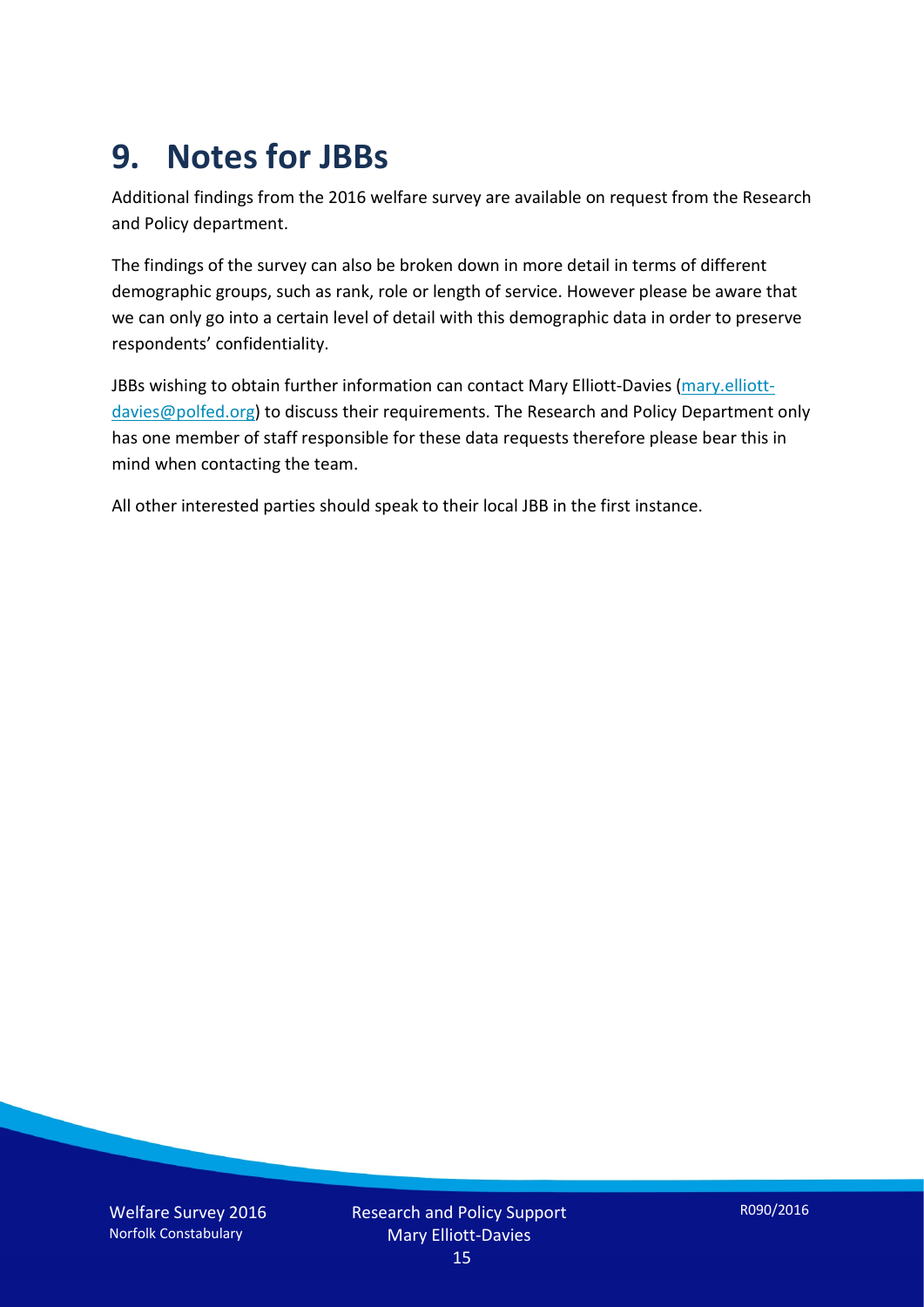# **10. REFERENCES**

<span id="page-15-0"></span>i National Audit Office (2015). Financial Sustainability of Police Forces in England and Wales. Retrieved September 12, 2016, fro[m https://www.nao.org.uk/wp](https://www.nao.org.uk/wp-content/uploads/2015/06/Financial-sustainability-of-police-forces.pdf)[content/uploads/2015/06/Financial-sustainability-of-police-forces.pdf](https://www.nao.org.uk/wp-content/uploads/2015/06/Financial-sustainability-of-police-forces.pdf)

<span id="page-15-1"></span><sup>ii</sup> Home Office (2010). Police Service Strength: England and Wales, 31 March 2010. Retrieved September 12, 2016, from [https://www.gov.uk/government/uploads/system/uploads/attachment\\_data/file/115745/hosb1410](https://www.gov.uk/government/uploads/system/uploads/attachment_data/file/115745/hosb1410.pdf) [.pdf](https://www.gov.uk/government/uploads/system/uploads/attachment_data/file/115745/hosb1410.pdf)

<span id="page-15-2"></span><sup>iii</sup> Home Office (2016). Police Workforce, England and Wales, 31 March 2016. Statistical Bulletin 05/16. Retrieved September 12, 2016, fro[m https://www.gov.uk/government/statistics/police](https://www.gov.uk/government/statistics/police-workforce-england-and-wales-31-march-2016)[workforce-england-and-wales-31-march-2016](https://www.gov.uk/government/statistics/police-workforce-england-and-wales-31-march-2016)

<span id="page-15-3"></span><sup>iv</sup> Elliott-Davies, M., Donnelly, J., Boag-Munroe, F., & Van Mechelen, D. (2016). 'Getting a battering' The perceived impact of demand and capacity imbalance within the Police Service of England and Wales: A qualitative review. The Police Journal, 89, 2, 93-116.

<span id="page-15-4"></span><sup>v</sup> Cousins, R., Mackay, C., Clarke, S., Kelly, C., Kelly, P., & McCaig, R. (2004). 'Management Standards' and work-related stress in the UK: Practical development. *Work & Stress, 18*, 113–136; Mackay, C., Cousins, R., Kelly, P., Lee, S., & McCaig, R. (2004). 'Management Standards' and work-related stress in the UK: Policy background and science. *Work & Stress, 18*, 91–112.

<span id="page-15-5"></span>vi Edwards, J., & Webster, S. (2012). Psychosocial risk assessment: Measurement invariance of the UK Health and Safety Executive's Management Standards Indicator Tool across public and private sector organizations. *Work & Stress, 26*, 130–142

<span id="page-15-6"></span>vii HSE.(2006).Managing shift work: *Health and Safety Guidance*. HSE Books, HSG256, ISBN 9780717661978, Crown Copyright.

<span id="page-15-7"></span>viii Home Office. (2010). Guidance on Variable shift arrangements for police officers [PNB circular] 016-2010.

<span id="page-15-8"></span><sup>ix</sup> Stewart-Brown, S., Tennant, A., Tennant, R., Platt, S., Parkinson, J., & Weich, S. (2009). Internal construct validity of the Warwick-Edinburgh Mental Well-being Scale (WEMWBS): A Rasch analysis using data from the Scottish Health Education Population Survey. *Health and Quality of Life Outcomes, 7*: 15.

<span id="page-15-9"></span>x Smith, A., Johal, S., Wadsworth, E., Davey Smith, G., & Peters, T. (2000). The Scale of Perceived Stress at Work: The Bristol Stress and Health at Work Study. Contract Research Report 265/2000. Sudbury: HSE Books.